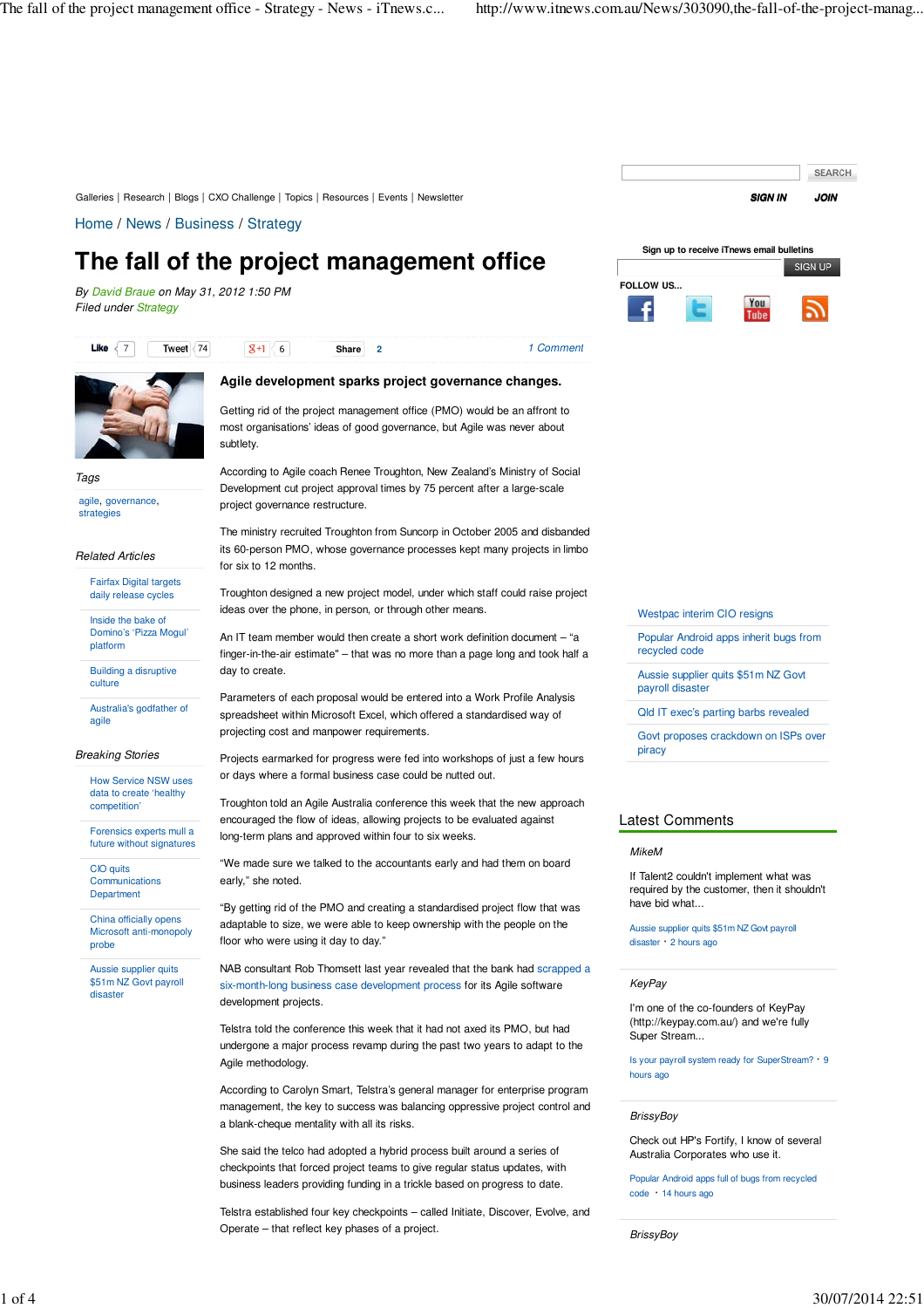"The checkpoints aren't a form or a template, but just a thought process," Smart said, noting that time between checkpoints depended on the complexity of each project.

"We want [staff] to look at the value they have delivered, and look ahead to say what value they plan to add in the next release.

"We're trying to get Finance to understand that the construct of the business case is going to be different in an Agile world. If the goalposts have shifted, we'll get the business case re-approved."

#### **Agile oversight**

Suncorp has favoured Agile software development for almost five years, but the firm's Agile coach Paul Watson warned that the method needed some form of oversight.

Watson highlighted an explosion in "urgent" Agile projects at Suncorp that had stressed available resources and forced the financial services giant to find a better governance model.

The new project portfolio governance (PPG) model called for fortnightly reviews in which IT and business leaders gathered to discuss progress and priorities given available resources.

Projects could be scaled up or down, with limited resources assigned accordingly. Watson said PPG reduced waste, boosted transparency and simplified reporting.

"The first benefit of this model is having the tough conversations early," he explained.

"We want to be doing more with less people, and if we don't have the tough conversations to make sure we're doing the right pieces of work, we just overburden our project teams.

"And, once a project does get the go-ahead and we know what resources we need, we can support them and set the up for success to start with."

Copyright © iTnews.com.au . All rights reserved.

| $\blacksquare$ Email this         | <b>Print this</b> | $\blacksquare$ Tweet this | Send us your tips |  |
|-----------------------------------|-------------------|---------------------------|-------------------|--|
| Readers of this article also read |                   |                           |                   |  |



**You must be a registered member of iTnews to post a comment.**

Click here to login | Click here to register

as you and I both know "reasonable" does have a degree of relativity. There should be dialog...

Govt must store data in retention regime: iiNet · 14 hours ago

#### **BrissyBoy**

My mail tells me others have had issues with Alesco and it not performing as it says on the box....

Aussie supplier quits \$51m NZ Govt payroll disaster · 15 hours ago

Powered by Disqus

#### Polls

#### **What is delaying adoption of public cloud in your organisation?**

- **C** Lock-in concerns
- Application integration concerns
- **Security and compliance concerns**
- Unreliable network infrastructure
- $\bullet$  Data sovereignty concerns
- Lack of stakeholder support
- **Protecting on-premise IT jobs**
- Difficulty transitioning CapEx budget into OpEx

Vote | View results

view previous polls »

## Whitepapers from our sponsors

Understanding the economics of IT risk and reputation

Five essentials for better work force continuity

Building the business case for continuity and resiliency



iPhone 5s Plans: Bonus Data New iPhone Plans inc. Bonus Data

*Deals powered by WhistleOut*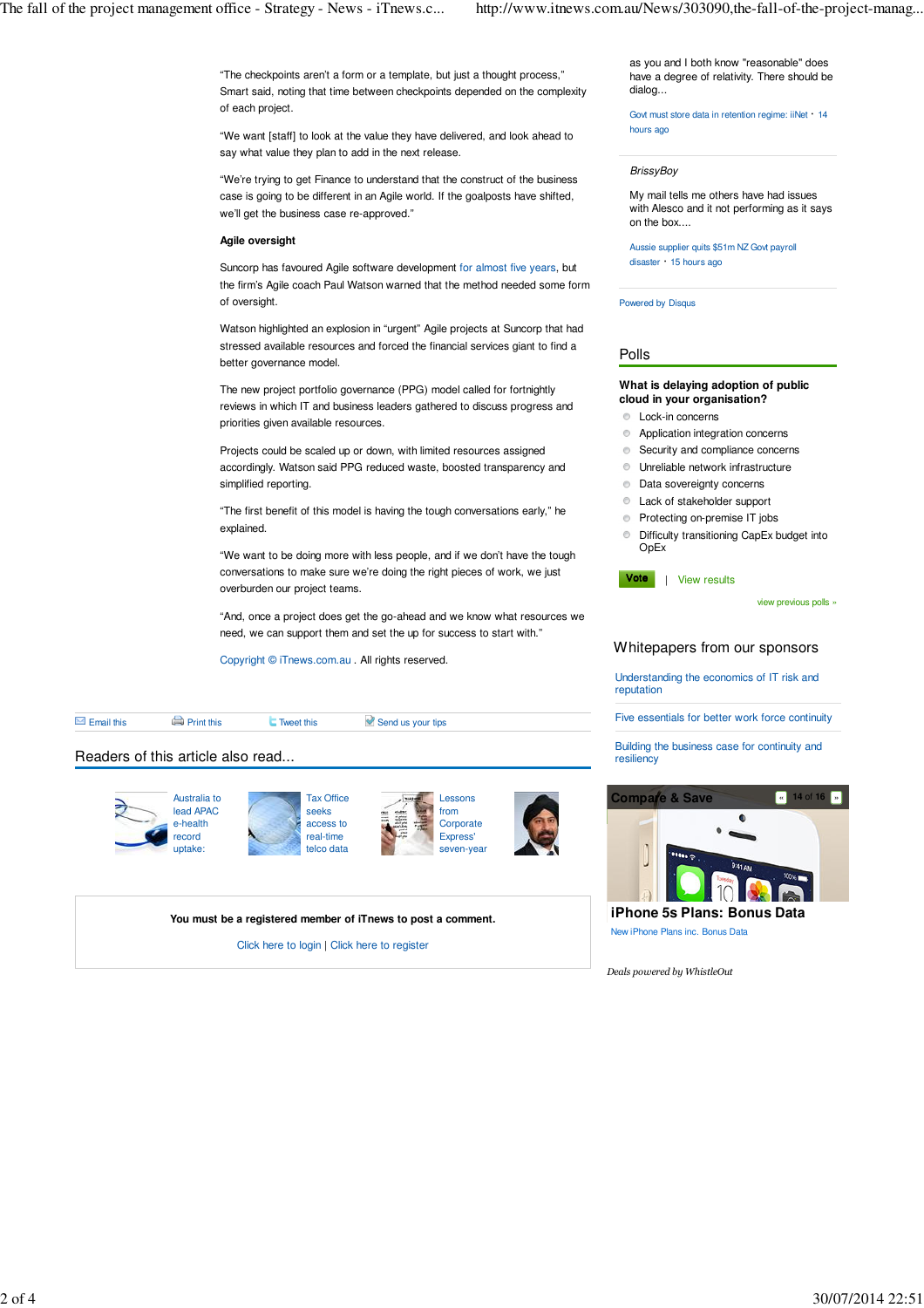

## Top Stories



**The True Cost of BYOD - 2014 survey**

Twelve months on from our first study, is BYOD a better proposition?



**Photos: Unboxing the Magnus supercomputer** Pawsey's biggest beast slots into

place.



**ANZ looks to life beyond the transaction**

If digital disruptors think an online payments startup could rock the big four, they've missed the point of why people use banks, says Patrick Maes.